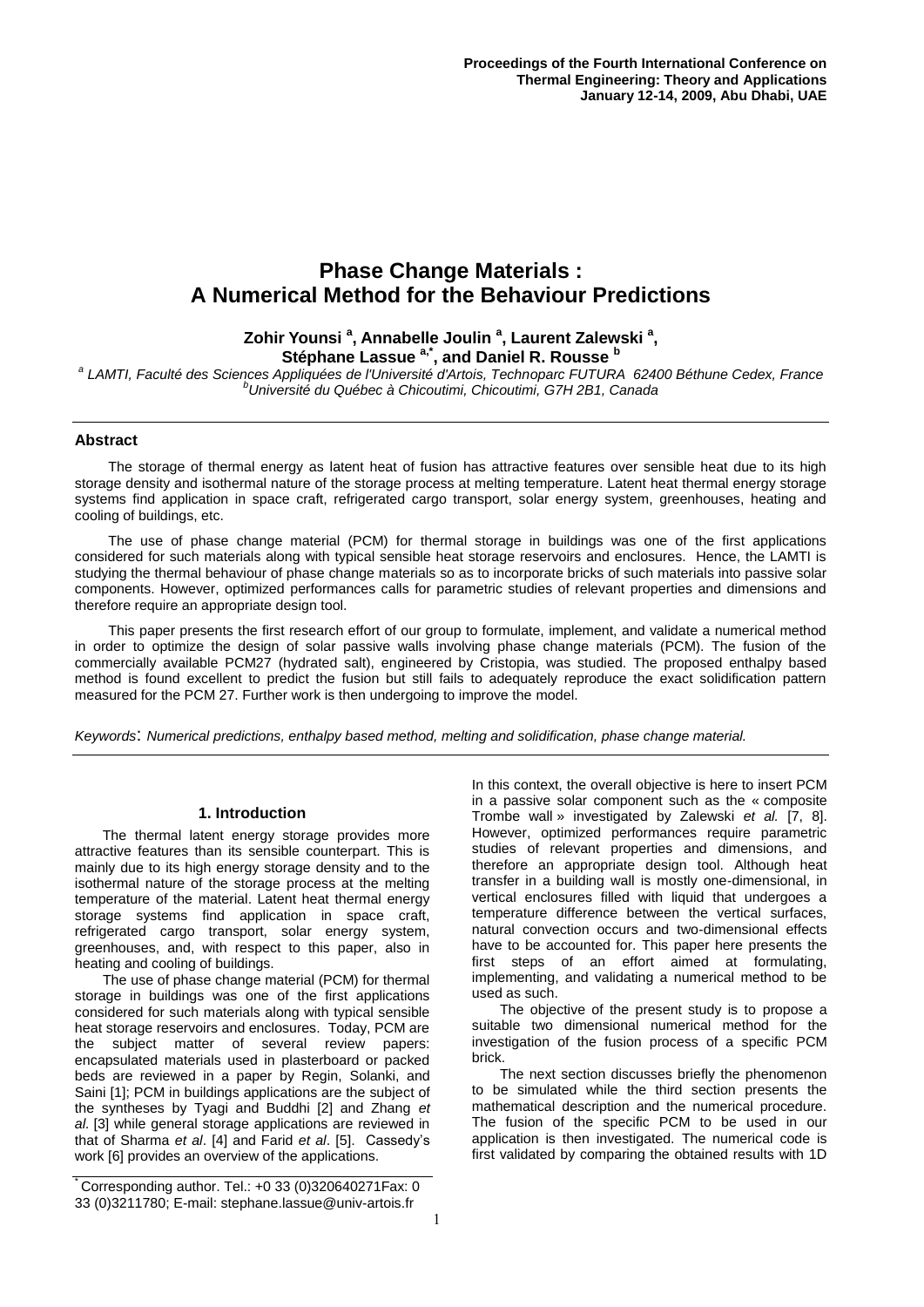analytical, 2D numerical and experimental melting result available in the literature or obtained experimentally. Concluding remarks close the paper.

### **2. Physical phenomenon**

This section is only an overview of the basic difficulties encountered when a prediction method based on the solution of a mathematical model is required. The topic is discussed in an excellent textbook on the subject by Bejan [9] and Burmeister [10]. A specific recent review of mathematical modeling of latent heat thermal energy storage using PCM is provided by Verna and Singhal [11]. During the early stages of the melting process, conduction is the dominant mode of heat transfer even within the liquid phase. This is followed by a short transition phase for which both conduction and natural convection occur. Then, as the melt volume increases, natural convection becomes dominant [12].

The first difficulty an analyst has to deal with, is the high nonlinearity of the governing equations which precludes the general use of analytical solutions. Other difficulties pertain to the time-dependence of location, shape, and orientation of the solid-liquid interface as well as that of the presence of a time-dependent « mushy » zone that may involve solid particles surrounded by the liquid phase next to the interface. Moreover, in the case of solidification, problems are even more complex: superfusion phenomena occur [13]. In the experimental counterpart of the numerical analysis proposed here, the solidification process analysis was found to be impossible to carry out because of the importance of superfusion within the PCM [14].

#### **3. Proposed model**

In the work presented here, the investigated material (hydrated salts) has a melting point (announced by the manufacturer) equal to 27°C [15]. The phase change material samples are 210x140x25 mm<sup>3</sup> parallelipedic elements. As the bricks of PCM – called PCM27 – used have to be installed vertically in a wall, a two-dimensional behavior is assumed. Several approximate analytical solutions have been worked out for problems involving a pure substance [16] or even two substances [17,18]. But as soon as the geometry or the material are complex, they are no longer amenable to provide solutions.

Hence, numerical solutions of the governing equations are generally proposed. Some of these formulations are temperature-based methods while others base their mathematical model upon enthalpy. The first ones rely on the prediction of the front of fusion/solidification while the other, much easier to implement, does not.

In the mathematical model involved herein, the enthalpy formulation is used, because the following advantages take place: (1) the governing equations are similar to the single phase equations, (2) there is no explicit condition to be satisfied at the solid-liquid interface; (3) the enthalpy formulation involves the solution within a mushy zone, involving both solid and liquid material, between the two standard phases; and (4) the phase change problem becomes much easier to solve.

Independently of the formulation retained, several numerical methods have been used to implement PCM. Here, a finite volume method (FVM) formulated for the solution on Cartesian grids was retained [19]. As both the weak formulation of the melting problem and the finite volume methods have been the subject of several publications, they will not be repeated here to avoid making this paper overly lengthy. The interested reader should consult the paper by Voller [20] or the text book by Patankar [19] for details.

#### **3.1. Geometry and general boundary conditions**

A validation procedure has been carried out to later simulate the melting of PCM 27 bricks.



**Fig. 1 : Schematic of the problem**

Fig. 1 shows a rectangular two-dimensional cavity (brick) of length *L<sup>x</sup>* and height *L<sup>y</sup>* subject to the following boundary conditions:

- Heated surface (left surface, *x=0, y, t*)

$$
u = v = 0 \qquad T = T_w \tag{1}
$$

- Solid / liquid interface ( $x = x_c$ ,  $y = y_c$ , *t*)

$$
u = v = 0 \qquad T = T_F \qquad (2)
$$

- Cooling surface (right surface,  $x = L_x$ ,  $y, t$ )

$$
u = v = 0 \qquad T = T_o \tag{3}
$$

- Top (  $x, y = 0, t$  ) and bottom (  $x, y = L_y, t$  ) surfaces

$$
u = v = 0 \qquad \qquad \frac{\partial T}{\partial y} = 0 \tag{4}
$$

where  $T_w > T_F > T_0$ 

#### **3.2. Relevant assumptions**

To obtain a solution of the governing equations [19,20], several assumptions are essential to understand the limits of the validity of the selected method:

1. The problem is two-dimensional.

Strictly speaking, edge effects should be taken into account for a single brick of material. But,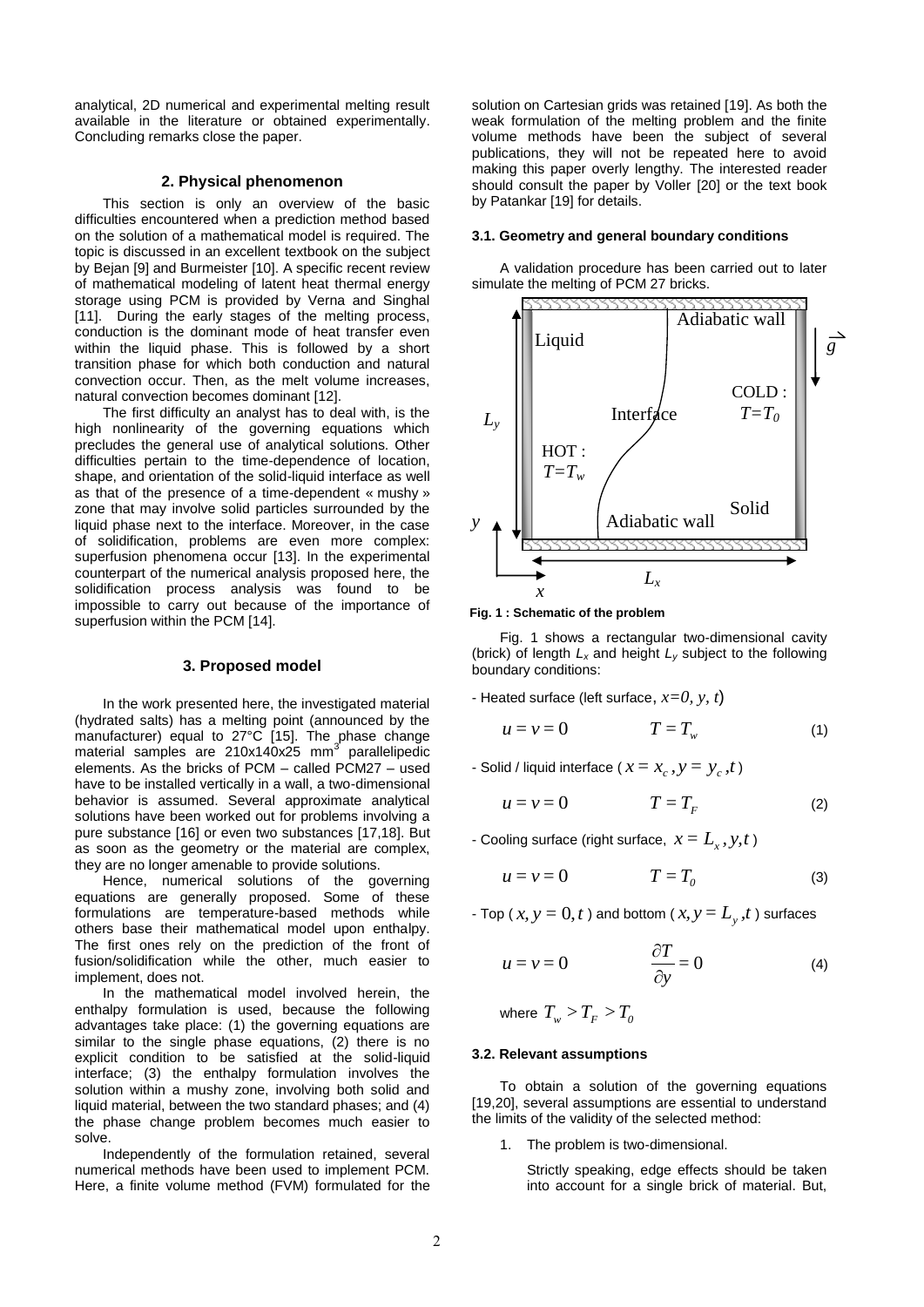these bricks will be inserted into a wall into which the heat transfer is nearly onedimensional. Hence, the two-dimensional behavior is retained to account for natural convection within the bricks.

2. The horizontal walls are adiabatic.

This allows for a one-dimensional comparison with standard solutions for the Neumann problem, and the vertical heat fluxes (ydirection) will indeed be quite negligible compared to those in the horizontal direction (xdirection).

3. Conduction occurs in both phases.

This is strictly true with thermophysical properties that may differ.

4. Natural convection occurs in the liquid phase.

The Neumann one-dimensional solution is only for conduction but the two-dimensional solutions proposed here will account for natural convection within the liquid phase.

5. Radiative heat transfer is neglected.

The temperature gradients are small and the overall temperatures are low. Consequently, it is assumed that any radiation heat transfer is accounted for in the effective thermal conductivity.

6. The flow in the liquid phase is Newtonian, laminar, incompressible, and the Boussinesq approximation holds.

7. Viscous dissipation is neglected.

The liquid phases of either ice or gallium as well as that of PCM 27 have low viscosities and this assumption holds.

8. Thermophysical properties are constant.

*Solid region:*

$$
\frac{\partial T}{\partial t} = \alpha_s \left[ \frac{\partial^2 T}{\partial x^2} + \frac{\partial^2 T}{\partial y^2} \right]
$$

*Liquid region:*

$$
\frac{\partial u}{\partial x} + \frac{\partial v}{\partial y} = 0 \tag{6}
$$

$$
\rho_l \left( \frac{\partial u}{\partial t} + u \frac{\partial u}{\partial x} + v \frac{\partial u}{\partial y} \right) = -\frac{\partial p}{\partial x} + \mu \left( \frac{\partial^2 u}{\partial x^2} + \frac{\partial^2 u}{\partial y^2} \right) + Bu \tag{7}
$$

$$
\rho_l \left( \frac{\partial v}{\partial t} + u \frac{\partial v}{\partial x} + v \frac{\partial v}{\partial y} \right) = -\frac{\partial p}{\partial y} + \mu \left( \frac{\partial^2 v}{\partial x^2} + \frac{\partial^2 v}{\partial y^2} \right) + \rho g \beta \left( T - T_{ref} \right) + Bv \tag{8}
$$

$$
\left(\frac{\partial T}{\partial t} + u\frac{\partial T}{\partial x} + v\frac{\partial T}{\partial y}\right) = \alpha_l \left(\frac{\partial^2 T}{\partial x^2} + \frac{\partial^2 T}{\partial y^2}\right) - \frac{L}{c_l}\frac{\partial f}{\partial t}
$$
\n(9)

Although different in the liquid and the solid phases, densities, heat capacities and thermal conductivities are assumed to remain constant with time and independent of temperature. Properties for PCM 27 are determined experimentally while standard properties are taken from the literature for water and gallium. In the liquid phase, an effective thermal conductivity is obtained and this eases the comparison with the standard one-dimensional Neumann solutions.

9. The PCM material is pure, homogeneous and isotropic.

This is certainly not the case for a hydrated salt for the crystallization of PCM27, but once again the main idea is to propose a design tool and the assumption is not too bad as the fusion process displays much less discontinuities than its solidification counterpart.

10. The effect of thermal expansion is neglected.

Indeed, the brick involves an air space within its polyolefin envelope that will act as a buffer to take the solidification related expansion. Accounting for expansion does not modify the overall thermophysical properties observed here.

During the fusion process, three different states coexist, the fully liquid state, the solid state and the "mushy" region, involving a mixture of solid particles surrounded by liquid. In the modeling, source terms are added in the momentum equations to account for this mushy region.

# **3.3. Mathematical model**

Based on the aforementioned assumptions, the governing equations for the heat transfer melting process are as follows:

(5)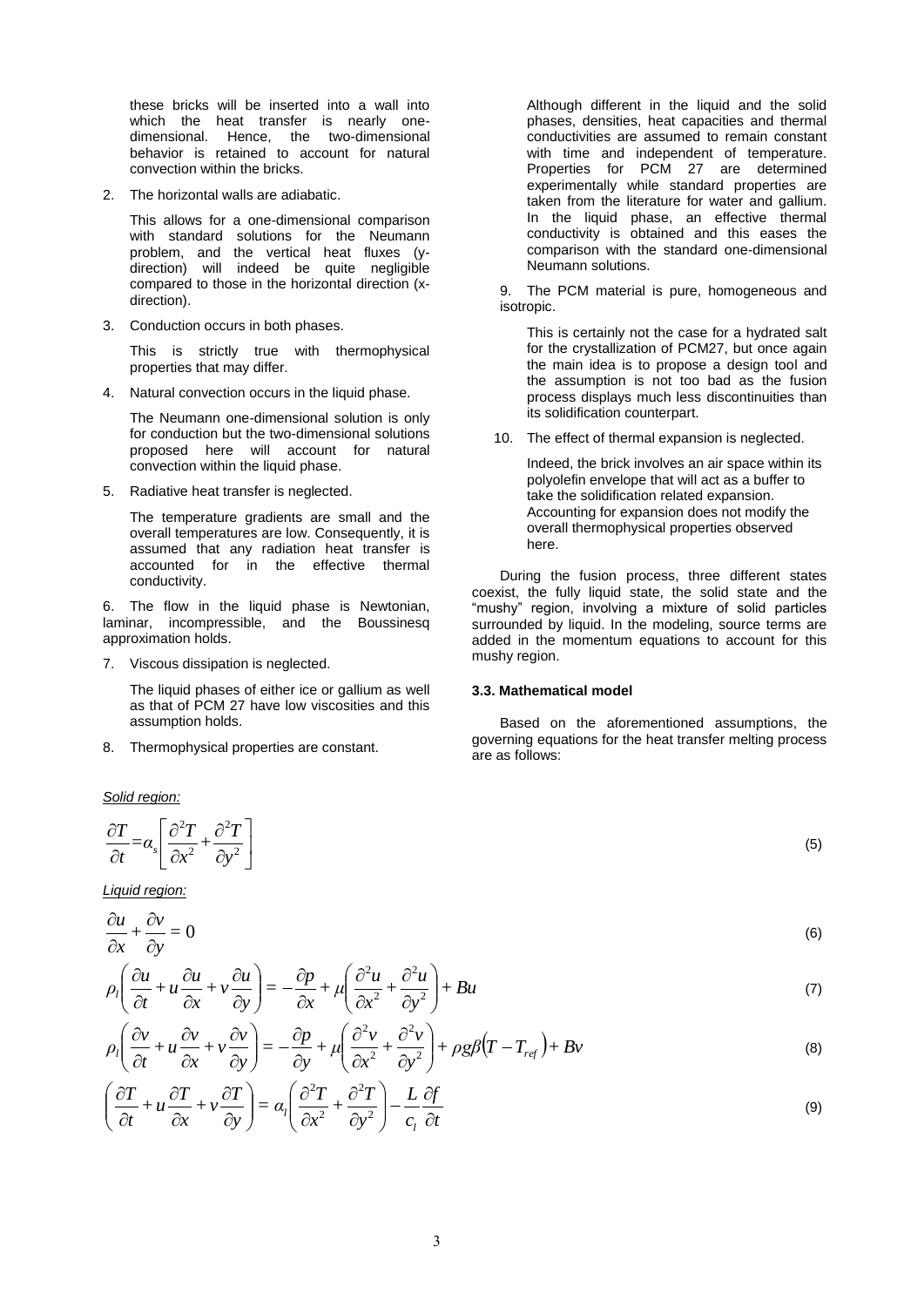In the enthalpy-porosity approach, the condition that sets the velocities in the solid regions is provided by appropriately defining a parameter *B* in the momentum equations [21]. The basic principle is to reduce gradually the velocities from a finite value in the liquid to zero in the solid, over the computational cell that undergoes phase change. This can be achieved by assuming that such cells behave like a porous media with a porosity equal to the liquid fraction. In order to achieve this behavior, an appropriate definition of *B* is:

$$
B = -\frac{C(1-f)^2}{(f^3+b)}\tag{10}
$$

which is the Carman-Kozeny relation. In this model,  $f = 1$  in the liquid region while  $f = 0$  in the solid region while it takes a value between 0 and 1 in the mushy zone. The constant *C* has a large value to suppress the velocity as the cell becomes solid and *b* is a small constant used to avoid a division by zero when a cell is fully located in the solid region, that is when  $f = 0$ . The choice of the constants is arbitrary. However, the constants should ensure sufficient suppression of the velocity in the solid region and should not influence the numerical results significantly. In this work,  $C = 1 \times 10^9$ kg / m $^3$  s and  $b$  = 0.0003 are used [22].

The relevant dimensionless parameters are then :

$$
Ra = \frac{\rho^2 c_l g \beta L_y^3 (T_w - T_F)}{\mu k_l}
$$
 (11)

$$
Ste = \frac{c_l \left( T_w - T_F \right)}{L} \tag{12}
$$

$$
Pr = \frac{c_l \mu}{k_l} \tag{13}
$$

which are respectively, the Rayleigh, Stefan, and Prandtl numbers. The overall formulation is nondimensionalized to enable comparisons with several test cases found in the literature. This dimensionless model is provided elsewhere [23].

#### **3.4. Numerical procedure**

As recommended by Patankar [19], a single algorithm can be used where all the governing equations for the heat transfer melting process can be casted into a general form:

$$
\frac{\partial(\rho\varphi)}{\partial t} + \nabla \cdot (\rho V \varphi) = \nabla \cdot (I \nabla \varphi) + S \tag{14}
$$

where  $S$  is a source term.

In this method, the absorption of latent heat during melting is included as a source term *S<sup>h</sup>* in the energy equation. Latent heat content of each control volume in the PCM is evaluated after each energy equation iteration cycle. Based on the latent heat content, a liquid fraction for each control volume is determined. For control volumes containing a liquid phase of PCM, *f* is set to *1,* and for control volumes containing solid phase, *f* is set to *0.* The control volumes with values of *f* between *0* and *1* are treated as mushy. Even though the phase change is assumed to be isothermal, the idea of mushy zone is introduced to gradually switch off the velocities from liquid to solid at the interface.

The conservation equations are discretized by a finite-volume method on a uniform Cartesian grid. The coupled energy-liquid fraction, resulting from the use of an enthalpy formulation, is handled by the procedure suggested by Brent and al. [21]. The SIMPLER algorithm is used to solve the coupled continuity and momentum equations. This code is fully implicit in time, for transient computations, and the convection-diffusion terms are treated by the hybrid scheme [19]. A line by line solver based on the TDMA (tri-diagonal matrix algorithm) is used to solve iteratively the algebraic discretized equations.

The general form of the discretized equation for any variable  $\phi$  is given by

$$
A_p \varphi_p = \sum_i A_i \varphi_i + S \tag{15}
$$

For each iteration, the solid-liquid interface has to be determined. In this work, it is based on the value of the liquid fraction. The liquid fraction is updated using the equation:

$$
f_P^{k+1} = f_P^k + \omega \frac{\Delta t A_P^k h_P^k}{\rho L \Delta V}
$$
\n(16)

where  $\omega$  is an appropriate under-relaxation factor.

To prevent the calculation of unrealistic values for *f*, variations of  $f<sub>p</sub>$  from one iteration to the next are limited by use of

$$
f_P^{k+1} = \begin{cases} 1 & \text{if } f_P^{k+1} > 1 \\ 0 & \text{if } f_P^{k+1} < 0 \end{cases}
$$
 (17)

Hence, despite the particular additions to the momentum and energy equations with respect to a standard mathematical description, the procedure proposed by Patankar [1980] can readily be used to obtain discretized algebraic equations, to incorporate boundary conditions, to solve, and to provide relevant dependent variables via an adequate post-processing.

Suffice it to say that for a given time step, when a converged solution is obtained for the discretized algebraic equations, the dimensionless liquid fraction is updated until no further change is detected in the solution for this particular time step. Then, the procedure proceeds with the next time step until  $t_{\text{max}}$  is reached.

# **4. Melting of PCM 27**

The first test problem used to assess the correct implementation and set-up of the numerical analysis tool is that of ice melting for which several numerical [24] and experimental [25] solutions can be found.

As a second benchmark problem, the melting of gallium was considered. Several solutions involving temperature and enthalpy based methods can be found in the literature [26-28].

Specific results for these two problems are not presented here to avoid making this paper overly lengthy. The interested reader should consult [23].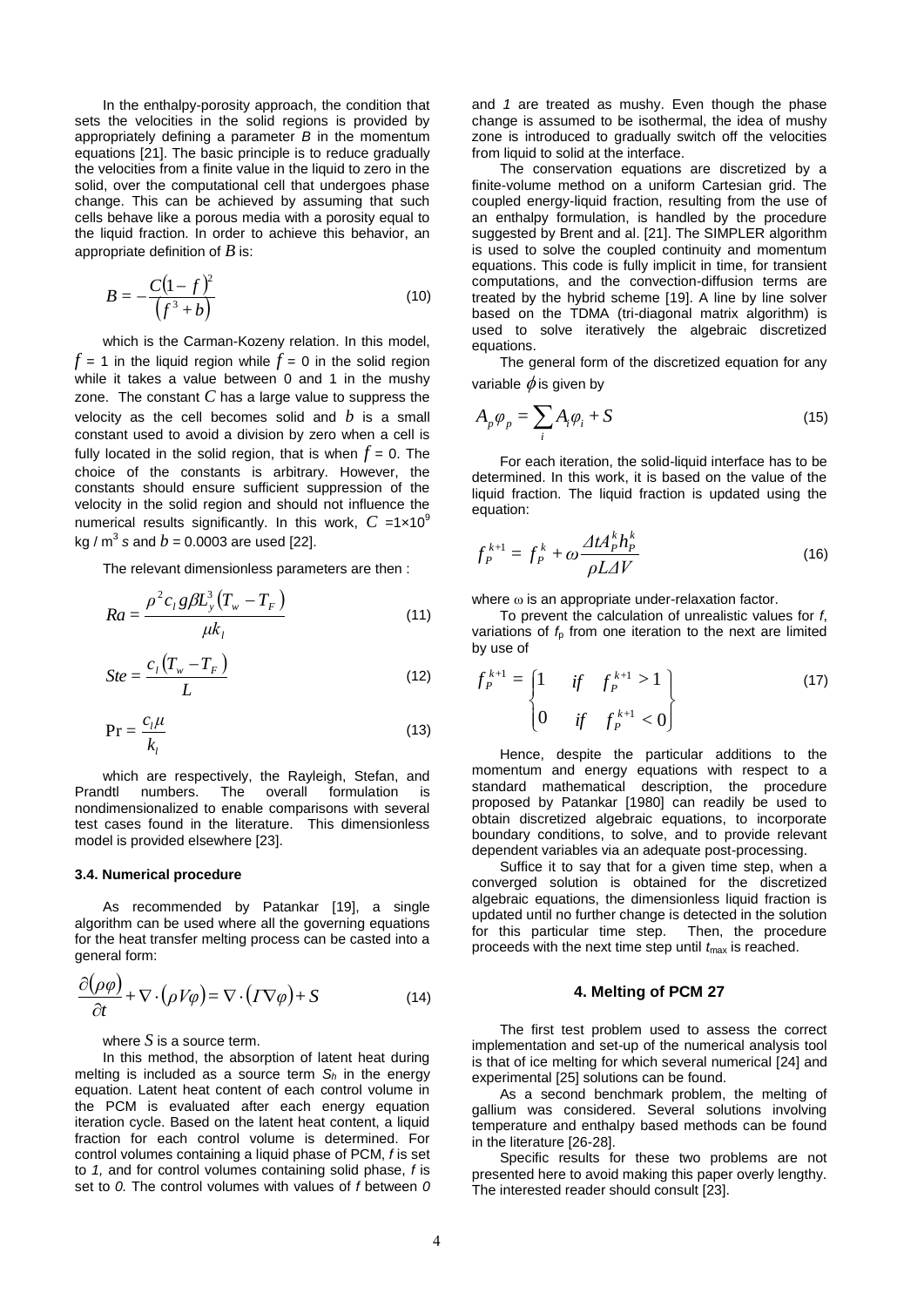Then, following the assessments against results found for ice and gallium, PCM 27 was considered for simulation using the proposed FVM method. The thermophysical properties of relevant parameters used here were measured and reported in Table 1.

**Table 1 : Data specifications for the melting PCM 27.**

| Variable                     | Solid                 | Liquid              |
|------------------------------|-----------------------|---------------------|
| $k$ (W/m.K)                  | 0,577                 | 0,813               |
| $c_p$ (J/kg.K)               | 1751,5                | 2225                |
| $\alpha$ (m <sup>2</sup> /s) | $1,93 \times 10^{-7}$ | $2,39\times10^{-7}$ |
| $\rho$ (kg/m $^3)$           | 1710                  | 1530                |
| $L$ (kJ/kg)                  | 172,42                |                     |
| $T_F(K)$                     | 300,15                |                     |
| $T_0(K)$                     | 288,15                |                     |
| $T_w(K)$                     | 323,15                |                     |
|                              |                       |                     |

# **4.1. Numerical details and results**

The first thing done was the implementation of the exact one-dimensional analytical solution for the melting of a homogeneous solid so as to compare it with a numerical implementation of a one-dimensional finite volume method. This 1D FVM was to be used as a comparison method for the 2D FVM proposed here [X].

Several domain discretizations were studied for the 2D simulations. Mesh redeployment has been used to refine the discretization along the active wall (x*=0*). A 80x40 grid was found to be satisfactory to obtain converged solutions, insensitive to further refinements.

The time step used was found to be problem dependent; different temperature scales (differences between the hot and the cold surfaces) were found to require different time steps. A time step of *t*=1s was found to be appropriate for all cases. Calculations were carried out for conditions used in the experiments [8].

The relevant dimensionless parameters for the problem are:  $R = 0.12$ ; Ra =  $1.34 \times 10^8$ ; Pr = 273,85, Ste = 0,2968;  $c_s/c_l = 0.79$ ; and  $k_s/k_l = 0.71$ .



**Figure 2: Location of the fusion front for several times: (a) 1 000s; (b) 10 000s: (c) 20 000s; (d) 30 000s; and (e) 40 000s. The dashed line is the corresponding 1D solution.**

Figure 2 shows the calculated melting interface location for five different times (*t=1000s, t=10000s, t=20000s, t=30000s, and t=40000s*) after the onset of melting. At the time *t=1000s*, the melt interface is almost vertical, suggesting the dominance of the conduction mode of heat transfer. The dashed line, representing the one-dimensional semi-infinite solid solution, overestimates this location. As the melting process continues, the process of fusion is more and more dominated by the convection mode. As time increases, this buoyancy induces the motion of the fluid due to the temperature gradient, and then causes the melt volume at the top to move at a faster rate compared to the fluid at the bottom. This is obvious for the melt interfaces at times *t=10000-40000s*, which are curved due to the effect of the natural convection, thus augmenting the overall melting process. For *t*= 40 000s, Fig.2(e), the front is shown to be ahead of the 1D prediction in the top of the cavity while it is lagging behind at the bottom.

Here, one may think that the overall one-dimensional results (predictions or analytical solution) of the front location are not too wrong as the area behind the curve is quite corresponding to that behind the dashed line. However, this is misleading as the aspect ratio is *R*=0,12, that is the thickness of the brick is small (indeed it is 1 inch or  $L_x = 25$  mm) compared to its height. With higher aspects ratios, the discrepancies augment and the onedimensional solutions fail to predict the phenomenon. One dimensional solutions should then be avoided.

As the overall objective is to propose a suitable tool for the design of passive walls involving such PCM bricks, the validity of the predictions have to be determined against suitable experimental data and preferably by another mean as well.

Experimental results are presented in a companion paper to this one along with the details that pertain to the genuine experimental apparatus used for thermophysical property measurements and PCMs bricks behavior determination [8]. Moreover, Fluent 6 as used as a validation tool for the simulation of the proposed bricks.

In Figure 3, the heat flux (left axis) and the temperature (right axis) variations in the PCM are presented with respect to time as the materials undergoes heating from  $15^{\circ}$ C to  $50^{\circ}$ C (that is complete melting). The results are presented for the material adjacent to the inner surface of the brick's envelope, that is the material which is in the immediate vicinity of the heated surface.

The physical interpretation of the results is provided in the companion paper to this one and is not repeated here [8]. Nevertheless, Fig.3 shows that both numerical methods provided excellent correspondence with experimental results. The temperature profile clearly indicates the phase change that takes place while the material next to the wall is between  $27^{\circ}$ C (the melting point) and  $32^{\circ}$ C.

# **5. Conclusion**

In this paper, a numerical work is conducted to study the thermal characteristics of the fusion process of a PCM heated on a vertical wall of a rectangular enclosure. This work has not been reported before.

An enthalpy-based mathematical model is proposed to analyze PCM for latent storage. Solution is obtained by using a control volume-based finite element method.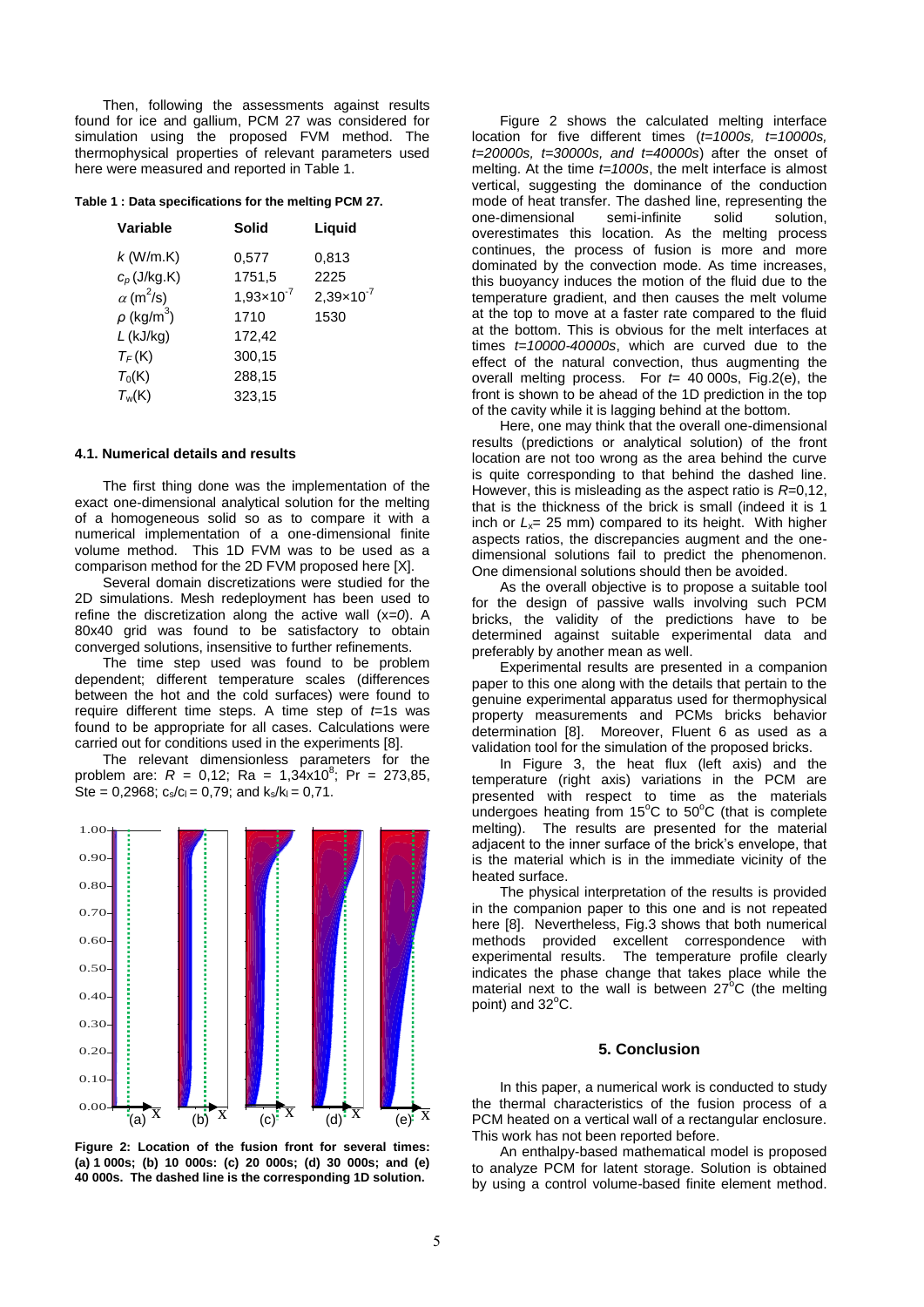The convection-dominated melting in a rectangular cavity is also investigated numerically using the commercial code Fluent. The work first shows that one-dimensional solutions should not be used although the aspect ratio is very low.



Fig.3: Variation of the heat flux (left) and temperature (right) of a brick of phase change material initially at 15<sup>°</sup>C when the **temperature of the left wall (x=0) is suddenly raised to 50<sup>o</sup>C.**

After several adjustments to obtain appropriate discretization, time step, and relaxation factor, the method has been used to reproduce experimental results obtained by other means for the material investigated here [15]. Numerical predictions provided confidence in the correct formulation and implementation of the proposed method. The method could now be used in a global design tool to investigate the idea of incorporating bricks of PCM 27 within passive solar walls.

### **Acknowledgments**

The authors are very grateful to the program ANR-PREBAT which financed the work and to Artois Comm and the Nord Pas de Calais Region for financing the Phd thesis of Zohir Younsi.

The fifth author is grateful to the Natural Sciences and Engineering Research Council of Canada (NSERC) for a Discovery grant.

# **References**

- [1] Regin A.F., Solanki S.C., Saini, J.S., [Heat transfer](http://www.sciencedirect.com/science?_ob=ArticleURL&_udi=B6VMY-4PF0R86-2&_user=7456667&_coverDate=12%2F31%2F2008&_alid=815791737&_rdoc=5&_fmt=high&_orig=search&_cdi=6163&_docanchor=&view=c&_ct=1382&_acct=C000050221&_version=1&_urlVersion=0&_userid=7456667&md5=d78c2a920b15a2ca5e83b2801a71d01c)  [characteristics of thermal energy storage system](http://www.sciencedirect.com/science?_ob=ArticleURL&_udi=B6VMY-4PF0R86-2&_user=7456667&_coverDate=12%2F31%2F2008&_alid=815791737&_rdoc=5&_fmt=high&_orig=search&_cdi=6163&_docanchor=&view=c&_ct=1382&_acct=C000050221&_version=1&_urlVersion=0&_userid=7456667&md5=d78c2a920b15a2ca5e83b2801a71d01c)  [using PCM capsules: A review,](http://www.sciencedirect.com/science?_ob=ArticleURL&_udi=B6VMY-4PF0R86-2&_user=7456667&_coverDate=12%2F31%2F2008&_alid=815791737&_rdoc=5&_fmt=high&_orig=search&_cdi=6163&_docanchor=&view=c&_ct=1382&_acct=C000050221&_version=1&_urlVersion=0&_userid=7456667&md5=d78c2a920b15a2ca5e83b2801a71d01c) Renewable and Sustainable Energy Reviews, Vol. 12, No. 9, 2438- 2458, 2008.
- [2] Tyagi V.V., Budhi D., 2007, PCM thermal storage in buildings : A state of art, Renewable and Sustainable Energy Reviews, 2007, 11(6):1146-1166
- [3] Zhang, Y., Zhou, G., Lin, K., Zhang, Q., Di, H., [Application of latent heat thermal energy storage in](http://www.sciencedirect.com/science?_ob=ArticleURL&_udi=B6V23-4M0S31V-3&_user=7456667&_coverDate=06%2F30%2F2007&_alid=815793888&_rdoc=145&_fmt=high&_orig=search&_cdi=5691&_st=13&_docanchor=&view=c&_ct=674&_version=1&_urlVersion=0&_userid=7456667&md5=a5e22786ae125652459491039b3f97b6)  [buildings: State-of-the-art and outlook,](http://www.sciencedirect.com/science?_ob=ArticleURL&_udi=B6V23-4M0S31V-3&_user=7456667&_coverDate=06%2F30%2F2007&_alid=815793888&_rdoc=145&_fmt=high&_orig=search&_cdi=5691&_st=13&_docanchor=&view=c&_ct=674&_version=1&_urlVersion=0&_userid=7456667&md5=a5e22786ae125652459491039b3f97b6) Building and Environment, Vol.42, No. 6, 2197-2209, 2007.
- [4] Sharma, A., Tyagi, V.V., Chen, C.R., Buddhi, V, Review on thermal energy storage with phase change materials and applications, Renewable and Sustainable Energy Reviews, In Press, Corrected Proof, Available online 17 December 2007
- [5] Farid M.M., Khudhair A.M., Razack S.A.K., Al-Hallaj S., [A review on phase change energy storage:](http://www.sciencedirect.com/science?_ob=ArticleURL&_udi=B6V2P-4B28S18-1&_user=7456667&_coverDate=06%2F30%2F2004&_alid=815810693&_rdoc=10&_fmt=high&_orig=search&_cdi=5708&_docanchor=&view=c&_ct=20&_acct=C000050221&_version=1&_urlVersion=0&_userid=7456667&md5=2b488620b5cb66d14c335bc8f08f0d12)  [materials and applications,](http://www.sciencedirect.com/science?_ob=ArticleURL&_udi=B6V2P-4B28S18-1&_user=7456667&_coverDate=06%2F30%2F2004&_alid=815810693&_rdoc=10&_fmt=high&_orig=search&_cdi=5708&_docanchor=&view=c&_ct=20&_acct=C000050221&_version=1&_urlVersion=0&_userid=7456667&md5=2b488620b5cb66d14c335bc8f08f0d12) Energy Conversion and Management, Vol. 45, No. 9-10,1597-1615, 2004.
- [6] Cassedy E.S.,"Prospects for Sustainable Energy", Cambridge University Press, Cambridge, 2000.
- [7] Zalewski L., Lassue S., Duthoit B. and Butez M., Study of solar walls validating a simulation model"**,**  Building and Environment, Vol. 37, No.1, 109-121, 2002.
- [8] Younsi, Z., Joulin, A., Zalewski, L., Lassue, S., Rousse, D., Phase change material: Experimental Measurements of Thermophysical properties, Proc. ICTEA, 2009.
- [9] Bejan A., "Convection Heat Transfer, 2nd Edition", Wiley, 1995.
- [10] Burmeister L.C., "Convective heat transfer" Wiley, New York, 1993.